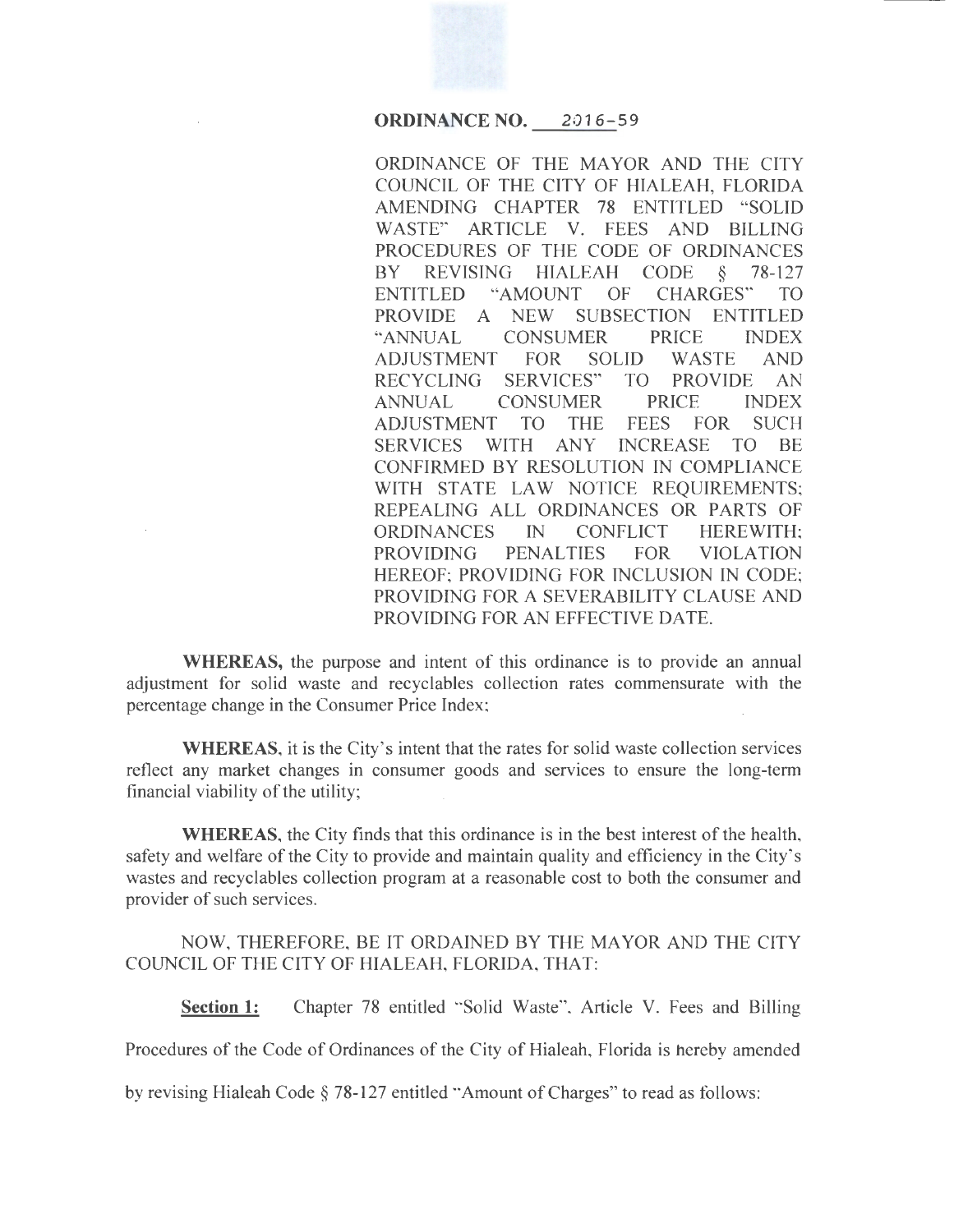Ordinance No.  $2016 - 59$ Page 2

Chapter 78

#### **SOLID WASTE**

### **ARTICLE V. FEES AND BILLING PROCEDURES**

 $*$   $*$   $*$ 

 $*$   $*$   $*$ 

### **Sec. 78-127. Amount of Charges.**

(a) Payment of fees for waste service shall be made on a basis of such service as provided in a schedule of fees set up by the city council. The schedule for fees of solid waste service will be as follows:

(1) Household solid waste collections: \$54.00 for each household if billed bimonthly, or \$27.00 for each household if billed monthly.

\* \* \* (b) *Annual consumer price index adjustment of solid waste and recyclables collection services.* That each October 1 from and after October 1, 2016, the latest solid waste and recyclables collection fees shall be adjusted by the amount of percentage increase in the Consumer Price Index For All Urban Consumers-United States City Average-All Items, not seasonally adjusted, (the "Consumer Price Index" or "CPI") as published by the Bureau of Labor Statistics, United States Department of Labor or successor agency. The annual CPI increase provided in this subsection shall not be applicable or effective unless and until the city complies with the notification procedures of section 180.136, Florida Statutes, as applicable, and confirms such increase in rates and charges by resolution of the city council.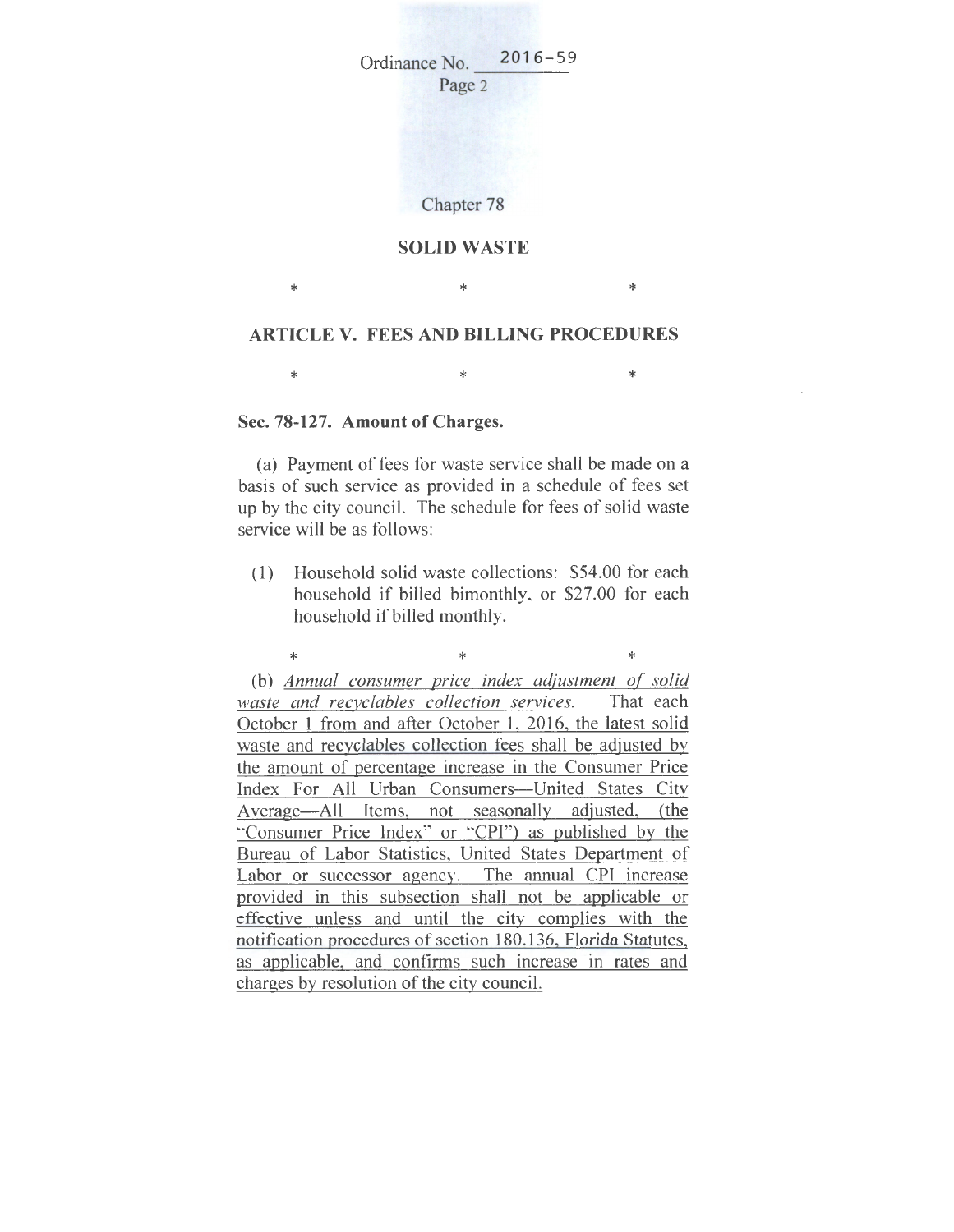# Ordinance No. 2016-59 Page 3

# **Section 2: Repeal of Ordinances in Conflict.**

All ordinances or parts of ordinances in conflict herewith are hereby repealed to the extent of such conflict.

### **Section 3: Penalties.**

Every person convicted of a violation of any provision of the Code or any ordinance, rule or regulation adopted or issued in pursuance thereof shall be punished by a civil penalty not to exceed \$500.00 within the discretion of the court or administrative tribunal having jurisdiction. Each act of violation and each day upon which any such violation shall occur shall constitute a separate offense. In addition to the penalty prescribed above, the City may pursue other remedies such as abatement of nuisance, injunctive relief, administrative adjudication and revocation of licenses or permits.

### **Section 4: Inclusion in Code.**

The provisions of this ordinance shall be included and incorporated in the Code of Ordinances of the City of Hialeah, as an addition or amendment thereto, and the sections of this ordinance shall be renumbered to conform to the uniform numbering system of the Code.

# **Section 5: Severability Clause.**

If any phrase, clause, sentence, paragraph or section of this ordinance shall be declared invalid or unconstitutional by the judgment or decree of a court of competent jurisdiction, such invalidity or unconstitutionality shall not affect any of the remaining phrases, clauses, sentences, paragraphs or sections of this ordinance.